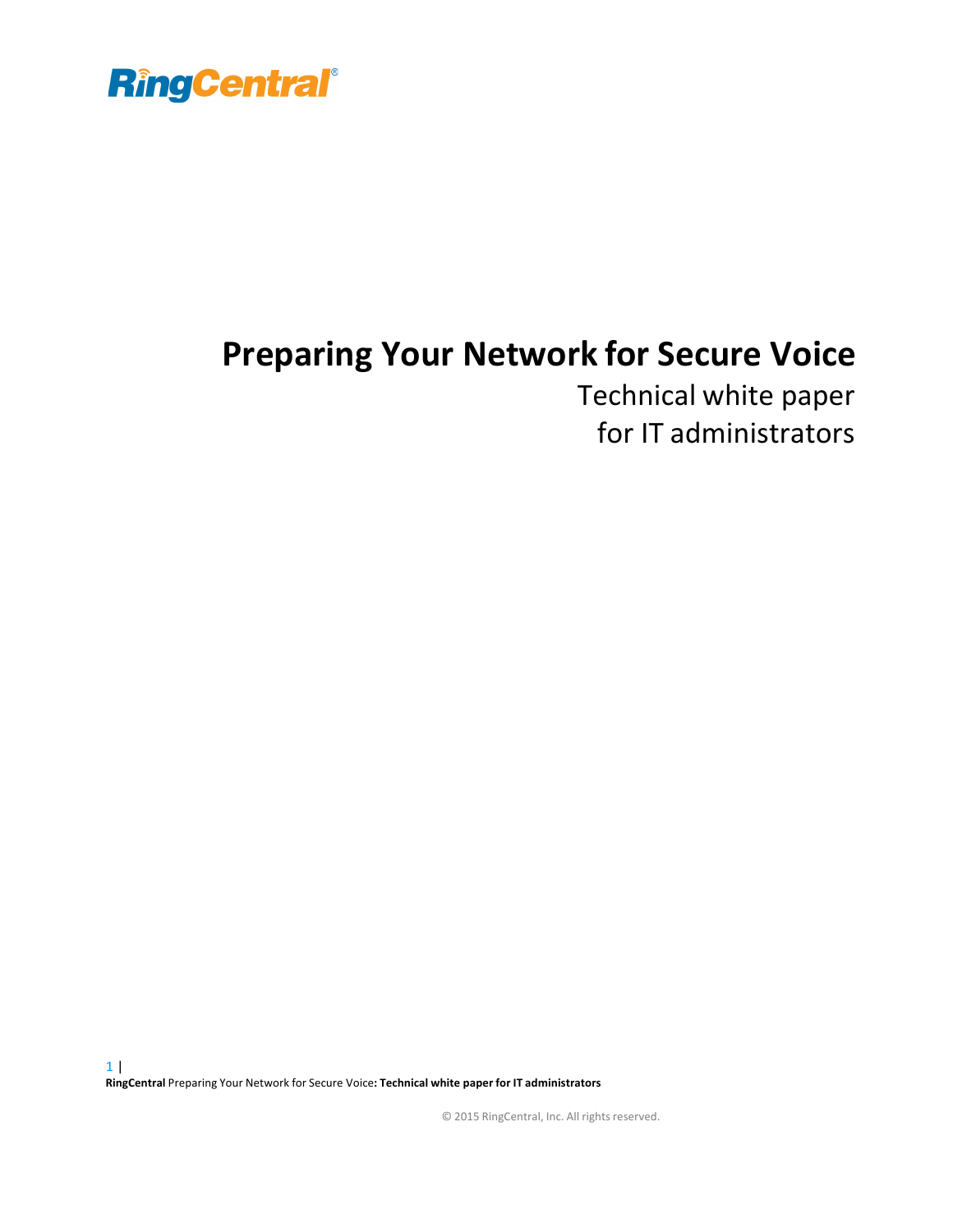### **Contents**

| Overview                                                                     | 3              |
|------------------------------------------------------------------------------|----------------|
| What upgrades have been made to the RingCentral Office <sup>®</sup> service? | 3              |
| What endpoints are affected by this change?                                  | $\overline{4}$ |
| When will my account be migrated?                                            | $\overline{4}$ |
| What must I do to prepare my firewall and network for these changes?         | $\overline{4}$ |
| What happens after I make these changes?                                     | 6              |
| Who can I contact for further explanation or assist?                         | 7              |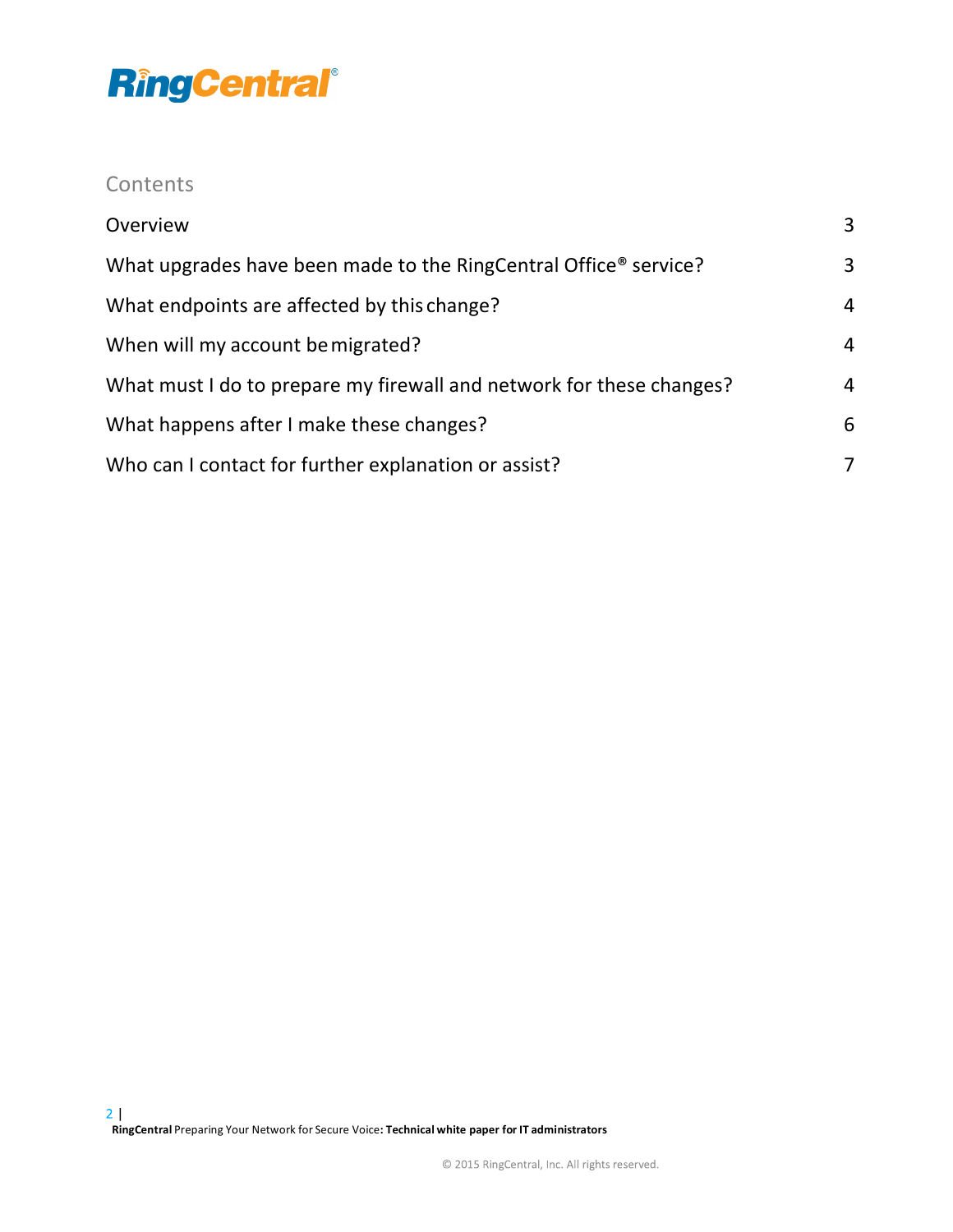#### **Overview**

RingCentral has recently implemented a number of server-side upgrades to improve the service for our small business and enterprise customers. Some of these changes affect how endpoints (e.g., desktop IP phones, conferencing phones, desktop apps, and mobile apps) will communicate with the RingCentral cloud servers as we roll out these capabilities to our customers. These upgrades are necessary to provide a number of immediate and future benefits, including improved signaling reliability, more robust network security, and improved efficiencies in how endpoint devices register and communicate with the RingCentral cloud servers.

#### **What upgrades have been made to the RingCentral Office<sup>®</sup> service?**

#### **Secure Voice**

We have upgraded our cloud servers to support a new Secure Voice feature for RingCentral Office customers. Secure Voice is a new feature that adds robust security protocols to both signaling and media for supported endpoints. Secure Voice uses two enterprise-grade security protocols to provide additional security for phone calls.

Transport Layer Security (TLS) is a cryptographic protocol that provides encryption on the SIP signaling data in the application layer. This protocol secures the SIP signaling communication between supported endpoint devices and the RingCentral cloud servers.

Secure Real-time Transport Protocol (sRTP) is a profile of the Real-time Transport Protocol (RTP) that provides encryption, message authentication and integrity, as well as replay protection to the RTP packet stream that is transported between supported endpoint devices and the RingCentral cloud servers.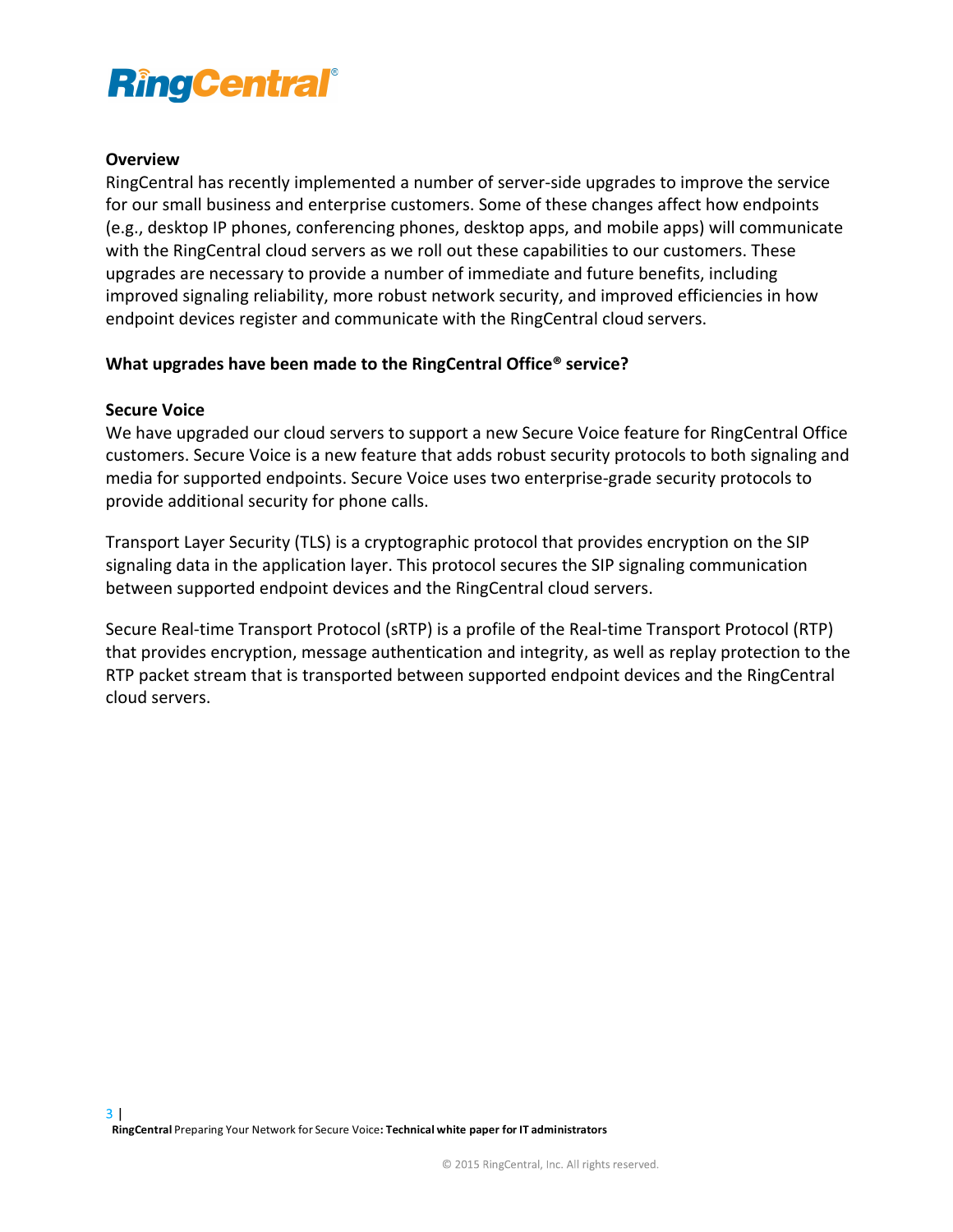

#### **What endpoints are affected by this change?**

All RingCentral Office endpoint devices, including desktop IP phones, conferencing phones, RingCentral for Desktop, and mobile applications (RingCentral for Mobile), will use the upgraded protocols to communicate with the RingCentral cloud servers.

At the time of your account migration, your endpoint devices will receive an update command from the RingCentral cloud servers and initiate a reboot procedure to enable the new endpoint device settings. The reboot procedure will take up to a minute to perform the operation, and at the conclusion of the reboot, will re-register automatically with the RingCentral cloud server. No action is necessary by the IT administrator to perform this reboot.

#### **When will my account be migrated?**

The account migrations will occur during periods of low account activity with time windows approximately between the hours of 11:00 p.m. and 3:00 a.m. Pacifictime.

#### **What must I do to prepare my firewall and network for these changes?**

If you actively manage your Internet access firewall ports and restrict certain protocols or ports, you may need to adjust your firewall settings to accommodate these upgrades. This may also apply to other equipment you have on site such as routers and managed switches or any other equipment that may be restricting ports or protocols on your network.

You will need administrator rights to your firewall to make changes to your firewall's protocol and port settings. Please refer to your user manual for details on how to access your firewall and the procedures to make the protocol and port setting changes.

If you do not actively manage your firewall settings and do not restrict or block certain protocol or port settings, changes to your firewall may not be necessary; although we would encourage you to review the information below to ensure that your firewall will not block connectivity and will allow your service to continue uninterrupted.

Below is the list of firewall protocol and port settings for RingCentral Office services. Both customer-side (source port) and RingCentral-side (destination port) references are included.

You should open firewall ports for all protocols, as some devices may continue to use UDP. By opening TLS ports as well, you will be ready for additional changes that may occur in the future.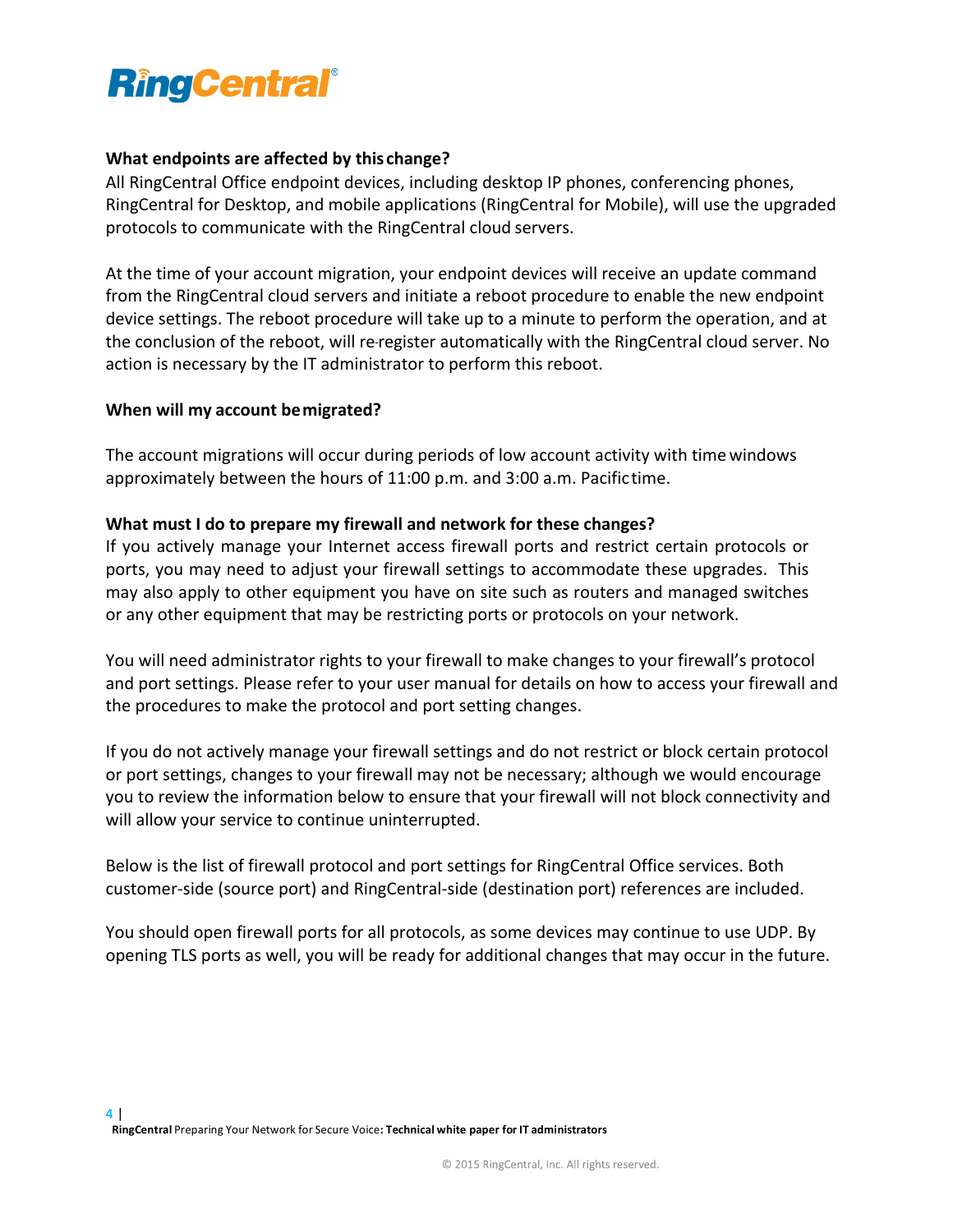| <b>Device Type</b>                    | <b>Protocols</b> | (Source Port)<br><b>Customer Side</b> | (Destination Port)<br><b>RingCentral Side</b> |
|---------------------------------------|------------------|---------------------------------------|-----------------------------------------------|
| Desk phone signaling                  | SIP/UDP          | 5060 to 5090                          | 5090                                          |
| Desk phone signaling                  | SIP/TCP          | 5060                                  | 5090                                          |
| Desk phone media                      | RTP/UDP          | 16384 to 16482                        | 20000 to 39999                                |
| Desk phones signaling Secure Voice    | SIP/TLS/TCP      | 5060                                  | 5096                                          |
| Desk phones media Secure Voice        | SRTP/UDP         | 16384 to 16482                        | 40000 to 49999                                |
| Desk phone provisioning               | HTTPS/TCP/IP     | 80, 443                               | 80, 443                                       |
| Desk phone clock sync                 | NTP/UDP          | 123                                   | 123                                           |
| Desk phone BLA/Presence               | SIP/UDP          | 5060                                  | 5099                                          |
| Desk phone BLA/Presence               | SIP/TCP          | 5060                                  | 5090                                          |
| Mobile app signaling                  | SIP/UDP          | 5060                                  | 5090 to 5091                                  |
| Mobile app signaling                  | SIP/TCP          | N/A                                   | 5090 to 5091                                  |
| Mobile app media                      | RTP/UDP          | 4000 to 5000<br>20000 to 60000        | 50000 to 59999                                |
| Mobile app signaling Secure Voice     | SIP/TLS/SRTP     | N/A                                   | 5097                                          |
| Mobile app media Secure Voice         | SRTP/UDP         | 4000 to 5000<br>20000 to 60000        | 60000 to 64999                                |
| Mobile app BLA/Presence               | SIP/TCP          | N/A                                   | 5091                                          |
| Mobile app BLA/Presence               | SIP/UDP          | N/A                                   | 5099                                          |
| Mobile app data sync with RingCentral | <b>HTTPS</b>     | 443                                   | 443                                           |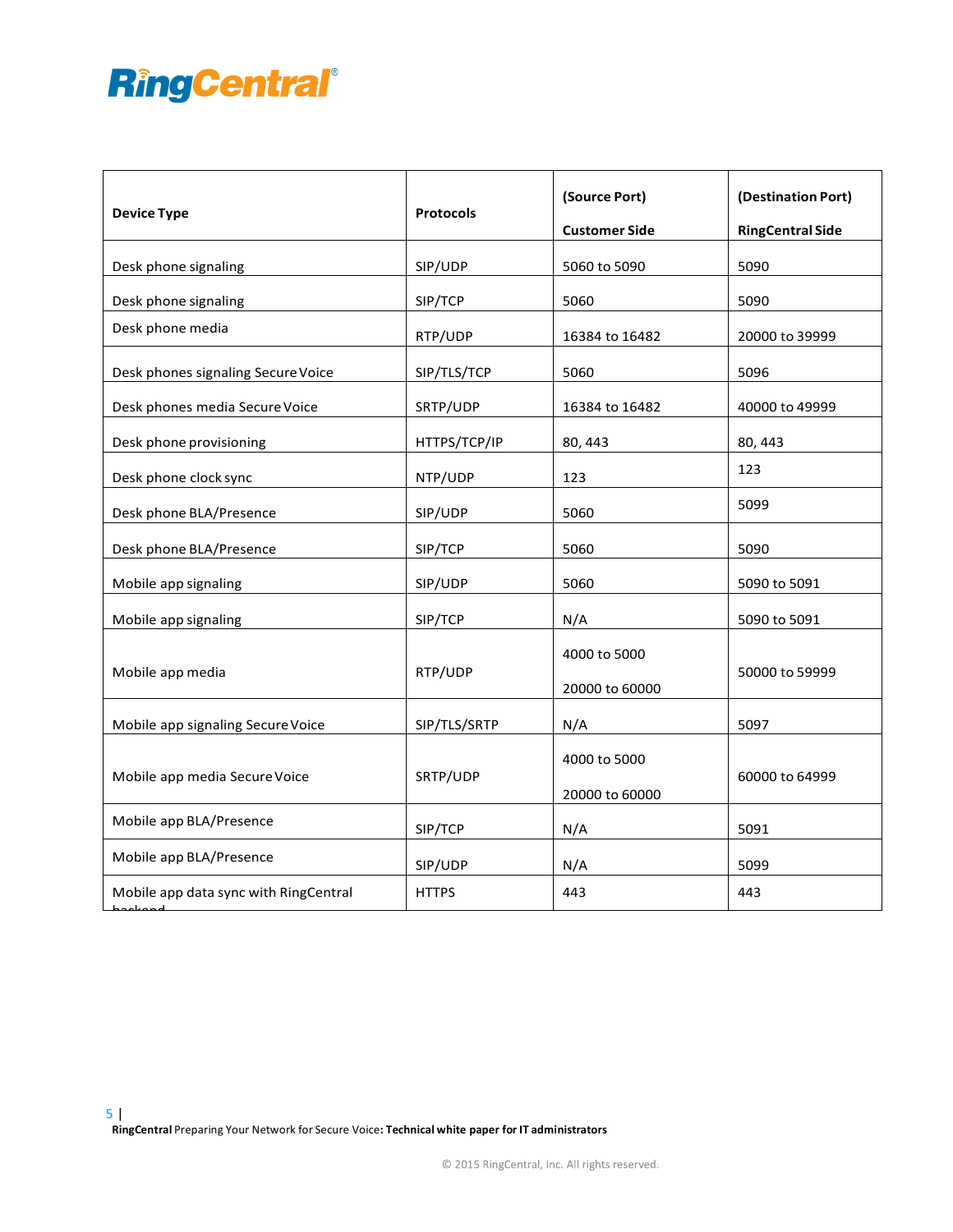| <b>Device Type</b>                             | <b>Protocols</b> | (Source Port)<br><b>Customer Side</b> | (Destination Port)<br><b>RingCentral Side</b> |
|------------------------------------------------|------------------|---------------------------------------|-----------------------------------------------|
| RingCentral for Desktop signaling              | SIP/UDP          | 5060 to 5090                          | 5091                                          |
| RingCentral for Desktop signaling              | SIP/TCP          | N/A                                   | 5091                                          |
| RingCentral for Desktop media                  | RTP/UDP          | 8000 to 8200                          | 50000 to 59999                                |
| RingCentral for Desktop signaling Secure Voice | SIP/TLS/SRTP     | N/A                                   | 5097                                          |
| RingCentral for Desktop media Secure Voice     | SRTP/UDP         | 4000 to 5000<br>20000 to 60000        | 60000 to 64999                                |
| RingCentral for Desktop BLA/Presence           | SIP/TCP          | N/A                                   | 5091                                          |
| RingCentral for Desktop BLA/Presence           | SIP/UDP          | N/A                                   | 5099                                          |
| RingCentral for Desktop data sync with         | <b>HTTPS</b>     | 443                                   | 443                                           |
| <b>RingCentral Meetings signaling</b>          | SIP/TCP          | N/A                                   | 8801, 8802                                    |
| RingCentral Meetings signaling Secure          | SIP/TLS/TCP      | N/A                                   | 443                                           |
| RingCentral Meetings media                     | RTP/UDP          | N/A                                   | 8801                                          |
| RingCentral Meetings media Secure              | TLS/TCP          | N/A                                   | 443                                           |

#### **What happens after I make these changes?**

Once you have made the changes to your firewall protocol and port settings, your network will be ready to use the upgraded signaling protocols and new security features once your account has been migrated. No further setting changes are necessary.

Once your account has been upgraded during your assigned migration window, the endpoint reset procedure will be triggered by the RingCentral cloud servers automatically. The reboot procedure will reset all your endpoint devices to enable the new settings. This reboot procedure will take up to one minute per device. Once your endpoints have been reset successfully, your endpoints will automatically negotiate SIP over TCP signaling and will be able to support Secure Voice.